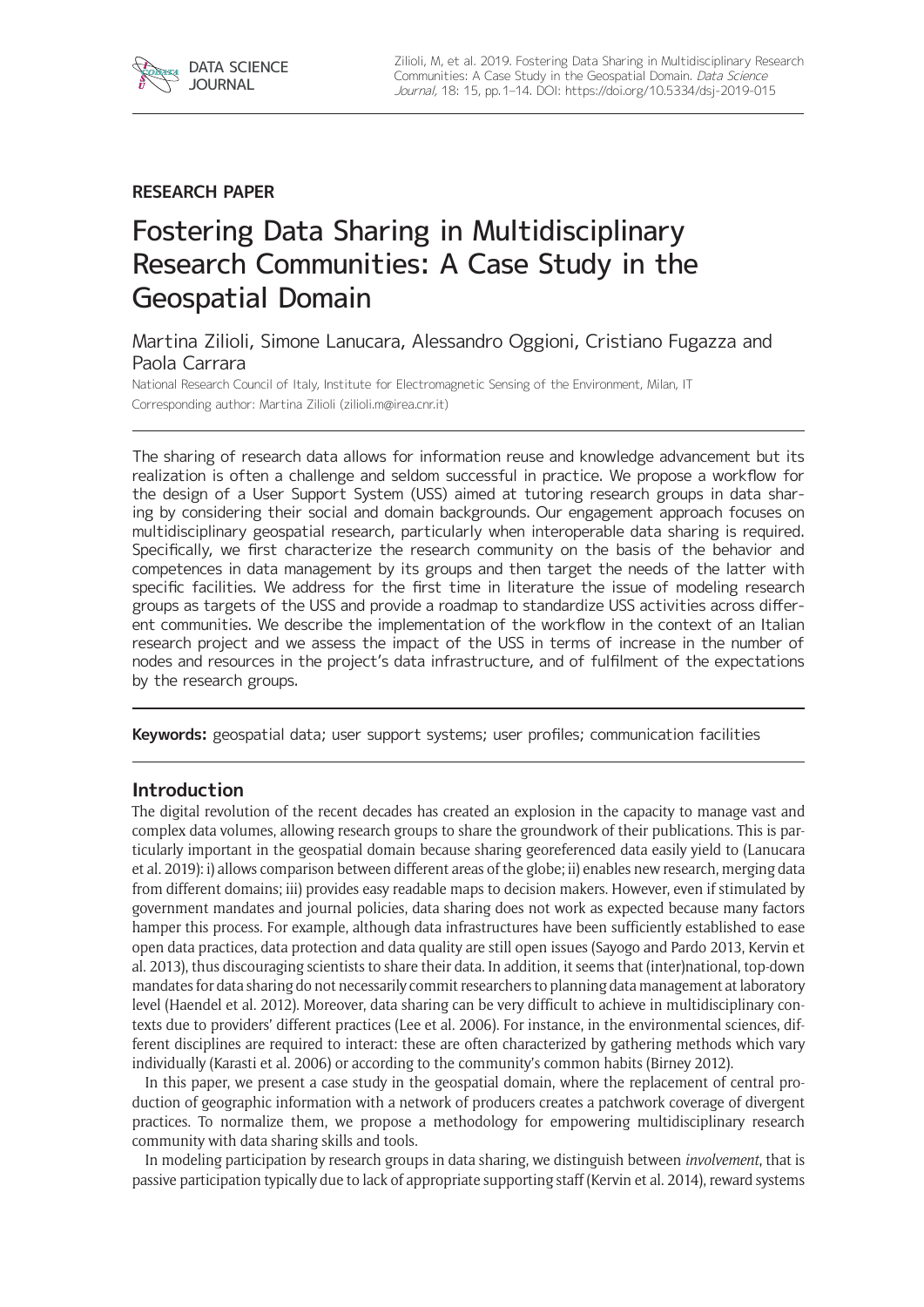(Arzberger et al. 2003), and data management training activities, and *engagement*, that is an active participation, supported by a data infrastructure where, beside technological solutions, also "soft interoperability" is achieved by coordinating social practices and organizational aspects of data sharing (Lee et al. 2017, Nedovic-Budic and Pinto 2001). To enable transition between these states, we propose a workflow to design a User Support System (USS) intended as "the assistance provided to the users of technology and other products" in the context of the e-Science infrastructure (Chunpir et al. 2014). This change in data sharing practices amounts to shifting from passive actions, which are not assumed to achieve the intended outputs, to active and motivated contributions that can effectively change scientific practices on the long-term as the difficulties of distinct research groups are considered separately by the USS.

In Section "Methodology", we describe the conceptual framework we used to deal with the challenges posed by multidisciplinary projects. Specifically, we pinpoint two key issues and cross-reference them with a selection of works in the state of the art which help to identify gaps and solutions which our approach has to develop (Section "Related work"). Then, in Section "Engagement approach application and impact assessment" we apply the workflow to project RITMARE, an Italian Flagship Project that aimed at bringing all contributions to Italian marine research under the same umbrella. With its broad and heterogeneous corpus of data providers and differing data management practices, RITMARE constituted the ideal use case for applying our methodology. We also provide the evaluation of the proposed USS by the community and describe its impact on the data infrastructure. Finally, in Section "Concluding remarks" we summarize the proposed approach and outline its limits and future outlook.

## **Methodology**

## **Research context**

Currently, governments, funding agencies, and other categories of stakeholders are enforcing data sharing practices (Borgman 2015); moreover, several journals are adopting policies to promote access to datasets (Savage & Vickers, 2009). The shifting nature of data sharing assumes a different inflection according to world region, age, work focus, and subject discipline of scientists (Tenopir et al. 2015). Consequently, the specific mechanisms of data sharing are difficult to be described as well as enforced in a unique way (Kim 2017). Particularly challenging are multidisciplinary projects where research groups belonging to different subject disciplines take part in a common process.

Since 2012, RITMARE–the Italian leading Marine Research project–involved this kind of community, composed of groups from the marine and maritime domains and belonging to eight disciplinary areas.<sup>1</sup> Enabling tools and a data policy were developed during the first three years of the project in order to foster data handling and distribution across domain boundaries. They were designed with the purpose of meeting the communities' sharing practices, on the basis of surveys about the needs for data preservation and reuse by the distinct groups.

These tools and guidelines contributed to creating the RITMARE Spatial Data Infrastructure (SDI) that allows for managing and sharing data, processes, and the information produced by the RITMARE subprojects. In particular, they comprise:

- • A free and open source software suite for distribution of geospatial data on the Internet, named *Geoinformation Enabling Toolkit StarterKit* ® (GET-IT) (Fugazza et al. 2014). This suite allows participants to share their maps, observations, and documents through interoperable web services;
- $\cdot$  a data policy (Basoni et al. 2015) described in a document that has been the basis for reaching an agreement among the participants on how to release data generated by RITMARE.

After three years, we found that the RITMARE SDI did not host the expected number of data resources. We identified the key issues that were curbing scientists' engagement in data sharing; specifically:

Key issue 1. The need for "*Motivating data sharing*" by those research groups that are neither technologically savvy nor enabled;

Key issue 2. the need for "*Normalizing heterogeneous practices*" of data sharing within the framework of the RITMARE SDI.

 $1$  [http://sp7.irea.cnr.it/wiki/index.php/Aree\\_di\\_ricerca.](http://sp7.irea.cnr.it/wiki/index.php/Aree_di_ricerca)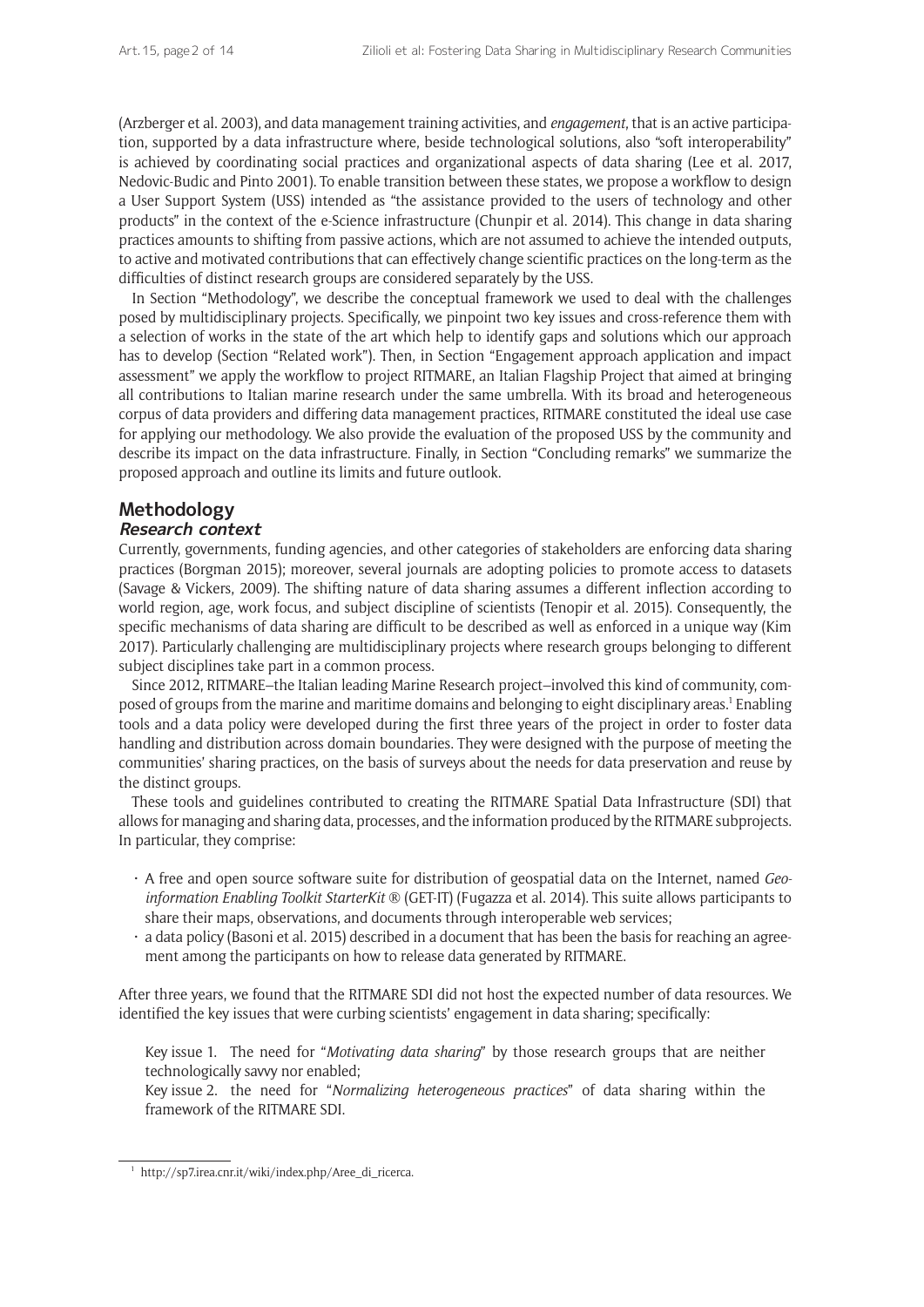We investigated how previous works tackled these issues for designing and developing the implementation of our engagement approach.

#### **Related Works**

To ease selection of relevant works in the state of the art and pinpoint their different and common aspects, we identified five characteristics that helped us to outline every paper and summarize its contribution; specifically:

- 1. Target: The categories of professionals that are considered.
- 2. Method: The methodology the authors used to investigate the issue that is under consideration.
- 3. Barrier: What the authors consider as the cause of the issue that is discussed.
- 4. Drivers: The motivating factors that stimulate data sharing in the community under consideration.
- 5. Enabling actions: The possible actions authors identified for addressing the issue at stake and overcoming barriers.

Two works are related to the first key issue, i.e. "Motivating data sharing". The method adopted in both cases is a case study analysis.

Haendel (2012) describes Eagle-i, a pilot project facilitating resource sharing in biomedical research by creating a network of suitable repositories. Its target community is composed of scientists and the barrier is constituted by researchers' difficulty in organizing their data, scientific process, and resources in a structured way: This hampered sharing of data in a reusable format. As for the identified driver, the authors noticed that the scientists took particular pride in intellectual autonomy and in mastery of the techniques necessary to answer their scientific queries. Therefore, the suggested solutions were a data collection tool to capture data directly from the laboratory and assistance in biocuration in order to provide scientists with simple tools and supporting know-how.

Foster and Gibbons (2005) focused on facilitating adoption of an institutional repository by University faculty members. Here, the barrier is constituted by the so called "adoption problem" (that is, changing the used practice for implementing a new one) and is related to the apparent misalignment between the benefits and services of an institutional repository with respect to the actual needs and desires of faculty members. The driver consists of leveraging faculty members' and researchers' will to do their research, write about it, and share it with others in an easy way. The proposed solution is a user support structure to reach out faculty members more easily and to support them in person and online. This structure helps identify specific problems of faculty members to ease submission of research products to the institutional repository. The user support staff (named *library liaison*) interacts with faculty members according to the terminology they use and the needs they put forward.

The remaining papers refer to the second key issue, i.e. *"Normalizing heterogeneous practices"*. Like in Haendel (2012), in Parsons et al. (2011) the target is constituted by scientists and the method is a case study analysis. The paper discusses the experience of data scientists who managed data from the International Polar Year (IPY) 2007–8, when they collected a plethora of data formats to address interdisciplinary science goals. The barrier is constituted by the means of structuring, representing, and describing data varying across disciplines. The proposed solution is to improve interpersonal communication and collaboration between data creators and data managers.

The method adopted in Dallmeier-Tiessen (2014) is to develop a conceptual model describing the data sharing process. The target is constituted by policy makers, researchers, data managers, infrastructure service providers, and publishers. In this study, a series of key requirements are identified for the development of a mature data sharing culture. The barrier is made apparent by observing that, although infrastructures and standards may be well-developed within individual disciplines, interdisciplinary data sharing is scarce because these do not interoperate effectively with infrastructures and standards outside of the specific domain. The solution that is identified comprises the creation of an appropriate infrastructure and the training of researchers and data managers in adopting common standards.

Star and Ruhleder (1996) studied the organizational challenges that hampered adoption of software designed to support biologists' work on data. This was done through semi-structured interviews and observations by 25 labs with more than 100 biologists over three years, targeting the software designers (computer scientists) and the users (biologists). While the barrier was the communication gap between them, the driver consists in enabling the users to understand both the formal, computational level (traditionally, the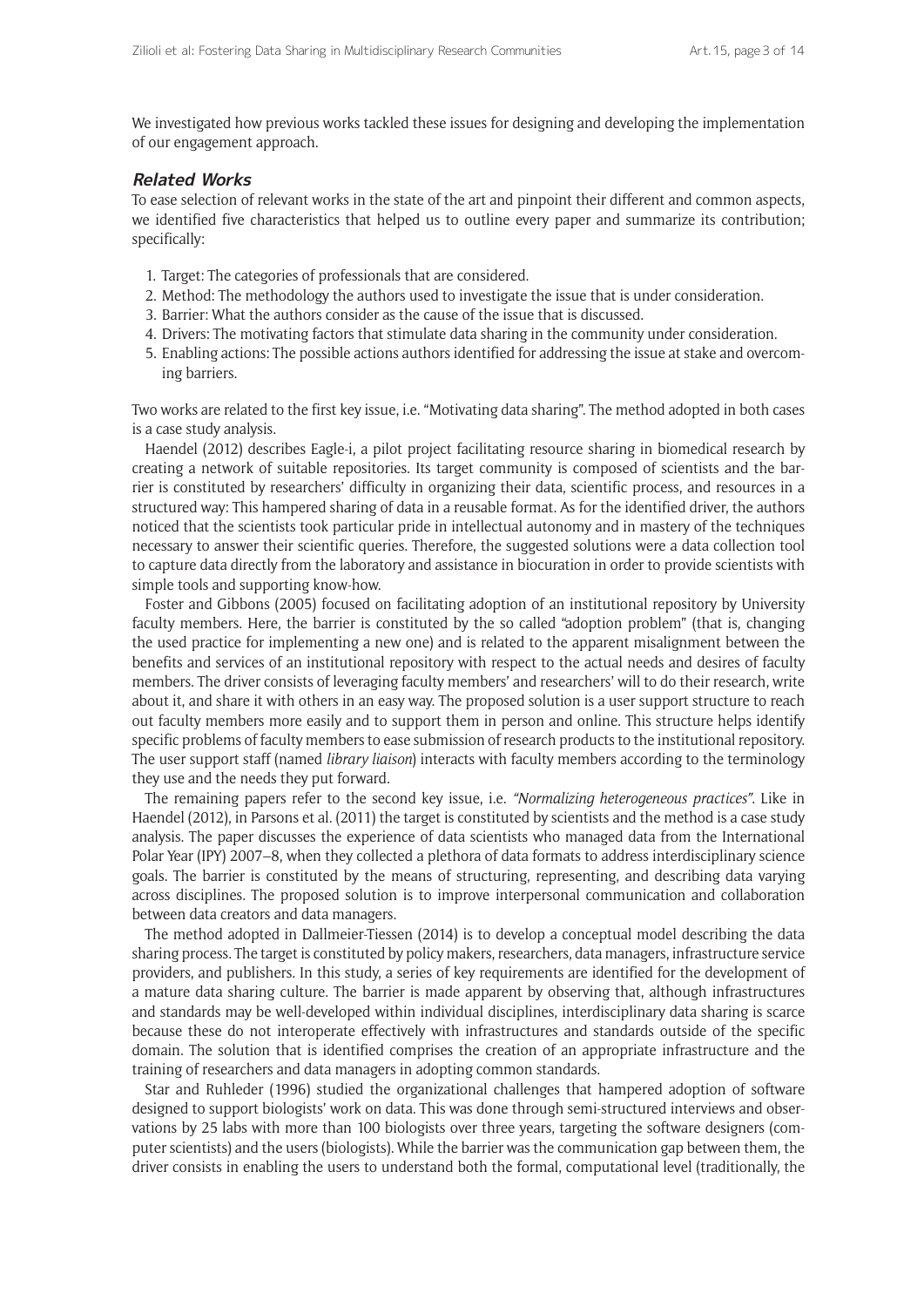domain of the computer programmer and system analyst) and the informal level of the workplace language. The proposed solution is to create multi-disciplinary development teams (comprising both developers and users) to mitigate the "transcontextual syndrome" that limits streamlined communication due to their distinct knowledge backgrounds.

Volk et al. (2014) proposed a 21-questions survey to 175 natural resources scientists to identify the issues affecting distributed research teams, that is, teams which need to work closely but are separated by space, institution, and/or training. The identified barrier is the lack of training in data management, the scarce adoption of software tools, and the heterogeneous terminology; the driver is constituted by formalizing communication and data sharing processes. Specifically, the authors propose the following solutions: 1) to use data dictionaries, read-me files, protocols, and other metadata tools to structure metadata; 2) to code null values in different datasets; 3) to define roles and responsibilities of team members using organizational charts; 4) to define the overall process using data flow diagrams; 5) to define the rules for data transfer; 6) to define timelines to accomplish the distinct phases of the data life cycles.

#### **Work discussion and lessons learned from the literature**

Leaving aside technological aspects, not considered by the literature presented so far, the weight of the human component in software adoption in data e-infrastructures and the relevance of social dynamics among distinct professional figures are stressed by these works. We see that these issues emerge also in small-scale projects, because roles heterogeneity (see below for their categorization) is independent of enterprise dimensions. Moreover, heterogeneities can also be found in seemingly homogeneous groups, whose participants can be ascribed to the same role, because of different careers and experiences. Also, these social aspects are exacerbated by lack of data delivery guidelines, such as when compliance with a data policy is not strictly mandated or when an institutional directive is not provided. Finally, the considered projects typically establish hybrid work communities where people with different knowledge backgrounds interact to accomplish a common goal. In such communities (e.g. a research group in RITMARE) these people hold distinct roles such as that of 1) researchers, 2) staff figures supporting the former in data management, e.g. data wranglers (Parsons et al. 2004), computer scientists, and 3) staff figures enforcing the project or community data policy, e.g. data stewards.

The selected studies provide hints on how to understand and deal with the cultural divide between the persons holding these roles. They provide an exhaustive view on the barriers of interest to us and suggest how to overcome them by identifying appropriate tools.

Two main methods are suggested by these works: 1) Surveying the community of interest with questionnaires or interviews and/or 2) developing a conceptual model that, by cross-referencing the issues at stake with those described in existing literature, allows to develop a solution strategy. In both cases, the outputs are guidelines and working frameworks centered on the use case in hand, which fall short of identifying reusable solutions that can be adapted to other contexts.

However, they identified some barriers recurring also in our project: Haendel (2012) discusses the lack of data management literacy among scientists that is an issue we encountered in RITMARE and suggested us to couple the software we developed with (i) a training team, that may facilitate its uptake and (ii) a training materials, that can be autonomously consulted by a research team.

Foster and Gibbons (2005) suggest that providing a user support staff may allow us to better shape both the training team and material by orienting it to the community needs. In fact, the training material would be made easier to understand by a clear glossary helping scientists to interact more easily with the software that are provided. Consequently, we focused on formalizing communication flows, for instance by collecting in web pages the terminology the heterogeneous community shall refer to. To improve communication, Star and Ruhleder (1996) suggested us how to extend our terminology so as to avoid ambiguity of terms used by different categories of workers, while Parsons (2011) suggested us to envision additional figures specifically devoted to ease interaction between data manager and researcher's roles.

In general, although researchers' education is strongly recommended by the different authors, these papers only helped us assess the aspects and the roles to be taken into consideration for planning our training team and materials; the lack of a coding system to represent the heterogeneous community of roles to assist as well as to model their distinct needs is an aspect not addressed in these papers. Also, human operators are required in support systems where users are not only researchers but also data managers, and services supporting the roles-related activities of both. For this reason, support system should provide not only software applications to ease collection, archiving, and publishing of data, but should be also in charge of: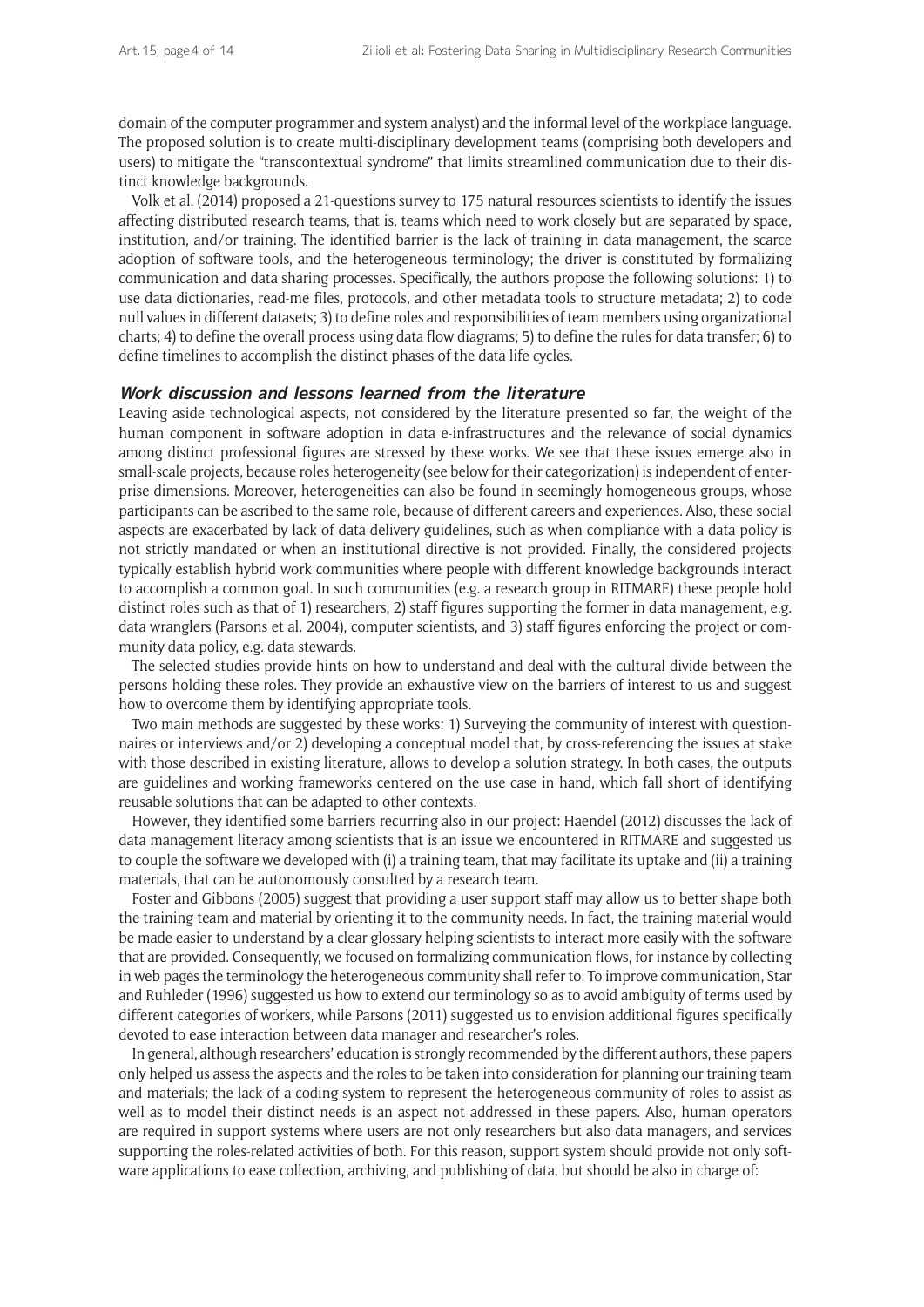- • Understanding the motivations that can stimulate active data sharing and the barriers to be overcome to accomplish this;
- • fostering dialogue with researchers, in order to agree upon a realistic overview of their needs and align these with institutional mandates;
- $\cdot$  planning training activities according to the different data handling skills (to compensate for the data curation gaps by the different researchers);
- mediating the interactions between data providers and data managers in order to define a collaborative way for sharing data.

All these aspects lead us to consider a USS as a valid helping platform to set up the engagement approach for our case study, allowing us to implement our idea of *engagement*. We extend the notion of USS (see Introduction) by conjunctive introducing for the first time in literature two new perspectives:

- 1. The USS will be addressed not only to researchers, but also to staff such as system administrators, data stewards, data managers, and developers. In fact, multidisciplinary science requires all these roles continuously to update and extend their practices. All these categories of users will coalesce in the notion of research group;
- 2. the USS design is based on a workflow modeling the research groups (abridged as "groups") of the geospatial research community under consideration (abridged as "community").

#### **Developing the engagement approach: the workflow**

The workflow allows planning the USS in a structured way. We assume that the community under consideration is a heterogeneous research environment characterized by the coexistence of distinct units, the groups, that in turn consist of a variable number of data providers and data management staff. We encountered this arrangement also in other projects (e.g., [LTER](http://www.lter-europe.net/lter-europe/data)) where we were previously involved, and we based on the observed geospatial management practices the following modeling. Also, we referred to the [RITMARE gap analysis](http://www.ritmare.it/en/results/sp7-interoperable-infrastructure-for-the-observation-network-and-marine-data/wp4-interoperable-infrastructure-realization.html) to enrich the groundwork documentation. Even if the groups belong to the same community where they share the common goal of enabling access to geographic information through an SDI, categorizing them is needed to tailor the *facilities*, i.e. communication tools and services that are provided through e-learning platform (educational) or team assistance (supporting), to address their specific needs.

For each group, we enact the two phases in **Figure 1** in order to obtain:

- 1. A profile for the group that is investigated, modelling its geospatial data management activities;
- 2. The characterization of the facilities matching the needs of the group.

#### Phase 1 – Profiling the groups

Phase 1 aims to obtain a concise profile for each specific group by modeling it with respect to two aspects we name *behavior* and *competence* in the domain of geospatial data management.

The *behavior* of the group is formalized on the basis of the features summarized in **Table 1**.

Each feature can either be present or absent inside a group, thus it can be represented as a binary value (1 or 0); as a consequence, each group can be associated with a triple representing its behavior. Only five among the eight possible triples are considered. In the community, F3 implies F2 (i.e., data need to be web-distributed in order to be accessed through standard web geoservices) and F3 implies F1 (i.e., data need to be georeferenced in order to be accessed through standard web geoservices). Thus, the combinations corresponding to triples  $(0,1,1)$ ,  $(1,0,1)$ , and  $(0,0,1)$  are not possible.

We associate each of the five remaining triples to a *behavior category* (BC) representing the data management behavior of the group:

- • *Committed*: Identifies the groups that produce spatial data during their research activities and distribute them using interoperable standard web geoservices (triple 1,1,1).
- • *Competent*: Identifies the groups that produce spatial data and share them over the Web but not via interoperable standards (triple 1,1,0).
- • *Web-ready*: Identifies the groups that produce spatial data but do not have an appropriate public infrastructure or repository for distributing them over the Web (triple 1,0,0).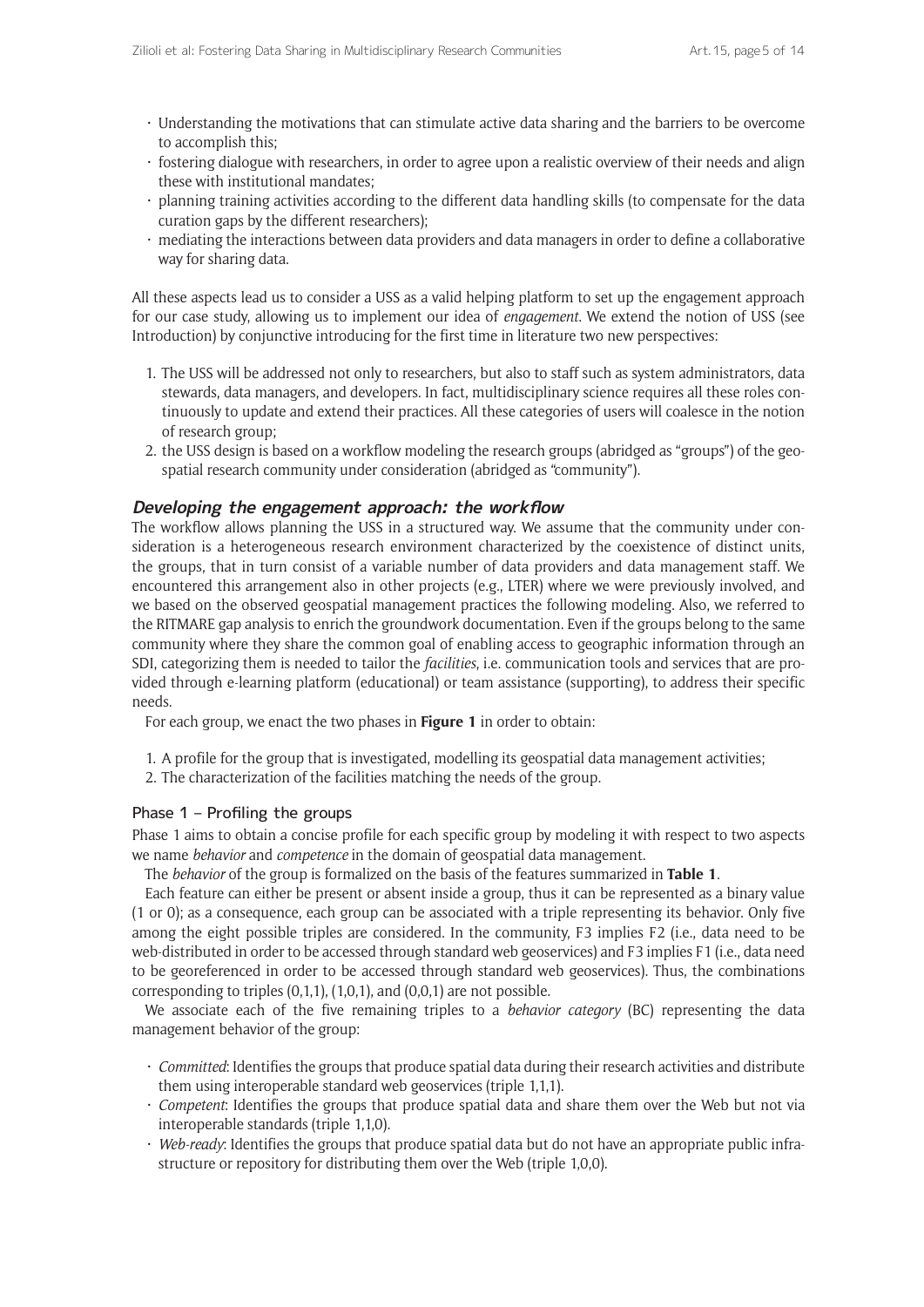

**Figure 1:** The workflow for the engagement of a group.

**Table 1:** Data management features.

|                |                                               | <b>Features</b>                                                                                                                                                  |
|----------------|-----------------------------------------------|------------------------------------------------------------------------------------------------------------------------------------------------------------------|
| F <sub>1</sub> | Spatial data production                       | Feature 1 describes if the group associates its data to a geospatial coordinate system.<br>This is necessary to refer data to a location or a geographical area. |
|                | Web-based data<br>distribution                | Feature 2 describes if the group provides access to data through web-based tools such<br>as online databases, repositories, geoportals, or desktop applications. |
| F3             | Interoperable web-<br>based data distribution | Feature 3 describes if the group provides interoperable access to data through<br>standard web geoservices.                                                      |

- • *Receptive*: Identifies the groups that produce data that are not necessarily georeferenced or geotagged and that distribute them over the Web, e.g. via online databases or public archives (triple 0,1,0).
- • *Locked*: Identifies the groups that produce data that are not necessarily georeferenced and that are not shared over the Web. It is the case of groups collecting data in physical or digital archives and that do not publish them via a web-based system (triple 0,0,0).

The second aspect we modeled is the *competence level* (CL) of the group, which describes its knowledge background: it depends on the thematic area the group belongs to and the expertise that are shared among its members. The latter is measured by the competence in terms of the skills, education, and domain practices that are necessary to effective data sharing.

The competence is not conceived to be static: it is a descriptor of the technological capacity of a group that can be improved in time. Informative actions can both upgrade the group from one level to another by delivering contents for training through the facilities, and overcome the gaps of the group expertise. The levels and informative actions are described in **Table 2**.

We suggest that similar competences regarding maturity of data policy practices for a group should be considered in order to assess the global competence of a group, w.r.t. data management. In fact, maturity of the data policy practices in place may slow down or accelerate the data sharing through the SDI. Moreover, this maturity is independent of the technological maturity of a group, whereas a correlation may exist (e.g. when complying with a mandatory data policy stimulates consolidation of the data management skill set).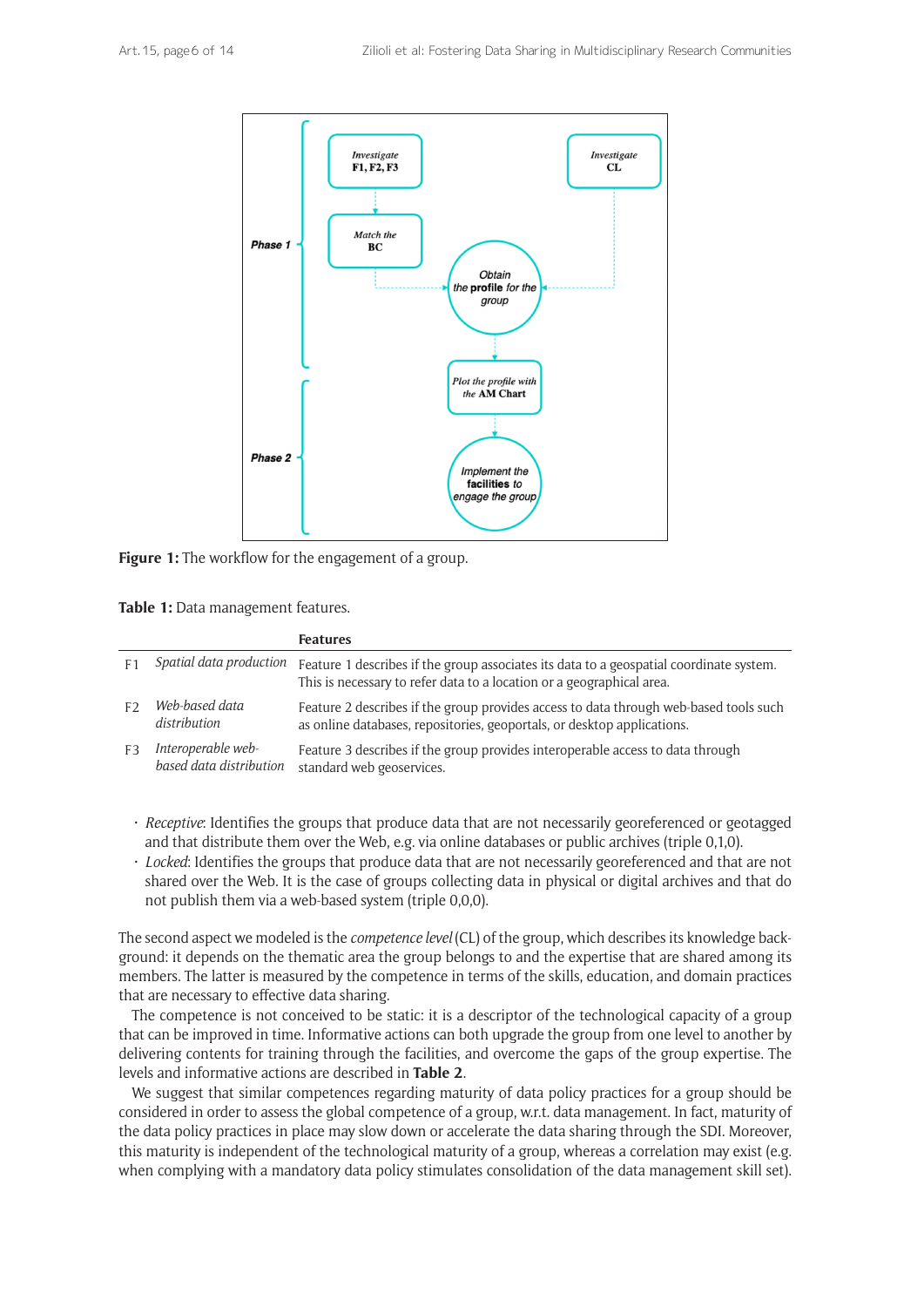| Level    | Competence                     | <b>Description</b>                                                                                                                                                                                                                                                                                                                                                                                                                                                                                                |
|----------|--------------------------------|-------------------------------------------------------------------------------------------------------------------------------------------------------------------------------------------------------------------------------------------------------------------------------------------------------------------------------------------------------------------------------------------------------------------------------------------------------------------------------------------------------------------|
| $\Omega$ | Capturing compe-<br>tence      | This level describes groups that have basic expertise in describing the phenomena that<br>are their research objects and in acquiring and preparing data according to the prac-<br>tices of the specific domain or lab.                                                                                                                                                                                                                                                                                           |
|          | Digital competence             | This level describes groups that have the necessary know-how and tools to digitally<br>manage geospatial data. The informative actions to reach this level provides contents<br>on how to collect georeferenced data (layer, observations or measurements) in digital<br>formats, organize them in digital systems (spatial databases, relational databases, file<br>systems), and store them in different types of repositories (institutional servers, pro-<br>jects repositories, desktop PCs, cloud systems). |
|          | Interoperability<br>competence | This level describes groups that have the know-how and tools to share geospatial data<br>by using standard web geoservices. The informative actions to reach this level provides<br>contents on how to make datasets distribution interoperable with the datasets pro-<br>duced by other groups (e.g., by using an SDI).                                                                                                                                                                                          |

**Table 2:** Data management competence levels and informative actions.

As a consequence, we postpone identification and description of the competences associated with the data policy to further studies in order to address this aspect with specific facilities.

We also propose to assess behavior and competences independently by using focus groups, questionnaires, or interviews to investigate with different questions or in separate surveys the staff composition, skills, and their disciplinary domains. These two aspects are considered separately since the presence of competences inside the group doesn't automatically imply a congruent behavior. For example, as will be shown later, a group could be competent in digitally preparing datasets but there could be no apparent activity for data sharing over the Web.

The evaluation of both behavior and competence allows us to create the group profile, as the competence depends on the background of individual staff members and can vary independently of the behavior expressed by the group as a whole.

#### Phase 2 – Planning the User Support System

Once a profile is assigned to every group, our approach identifies how to support data management activities by selecting the set of facilities that will constitute the USS.

The selected facilities can be divided in two classes. The first is the *educational* class, which encompasses tools that are also used by other authors and initiatives, such as glossaries (Volk et al. 2014), FAQs, video tutorials, guidance materials and how-to documents (Parsons et al. 2005), that allow the groups to receive directions without interacting with the external mediators of the USS. The second *supporting* class encompasses webinars ([DataOne](https://www.dataone.org/webinars), [Digital Curation Centre](http://www.dcc.ac.uk/training/webinars)), on-demand activities, mail contact and consulting (Chunpir et al. 2014), on-site meetings, which allow the group to receive direct support by external mediators. These facilities, which require professional skills in order to be effective, are:

- 1. Glossary, which provides fundamentals and basic knowledge about a particular topic; it uniquely describes terms that could not be understood by groups that, albeit in the same project community, belong to different thematic domains. It provides a shared vocabulary the research community can refer to, and research members can autonomously use this tool without the need for direct assistance by mediators.
- 2. Frequently Asked Questions (FAQ), which provide answers to recurring questions on the project's topics of interest or on how to accomplish the data management goals.
- 3. Video tutorials and how-to documents, which provide assistance to groups members for accomplishing the technical activities that are required for sharing data;
- 4. Webinars, which are conceived for users that require specific or deeper formation about the project's topics of interest, fostering discussion among different behavior categories;
- 5. On-demand assistance through online services (the helpdesk unit), which is a team collecting help requests through online tools (such as e-mails) and providing personal assistance to groups for dealing with specific issues.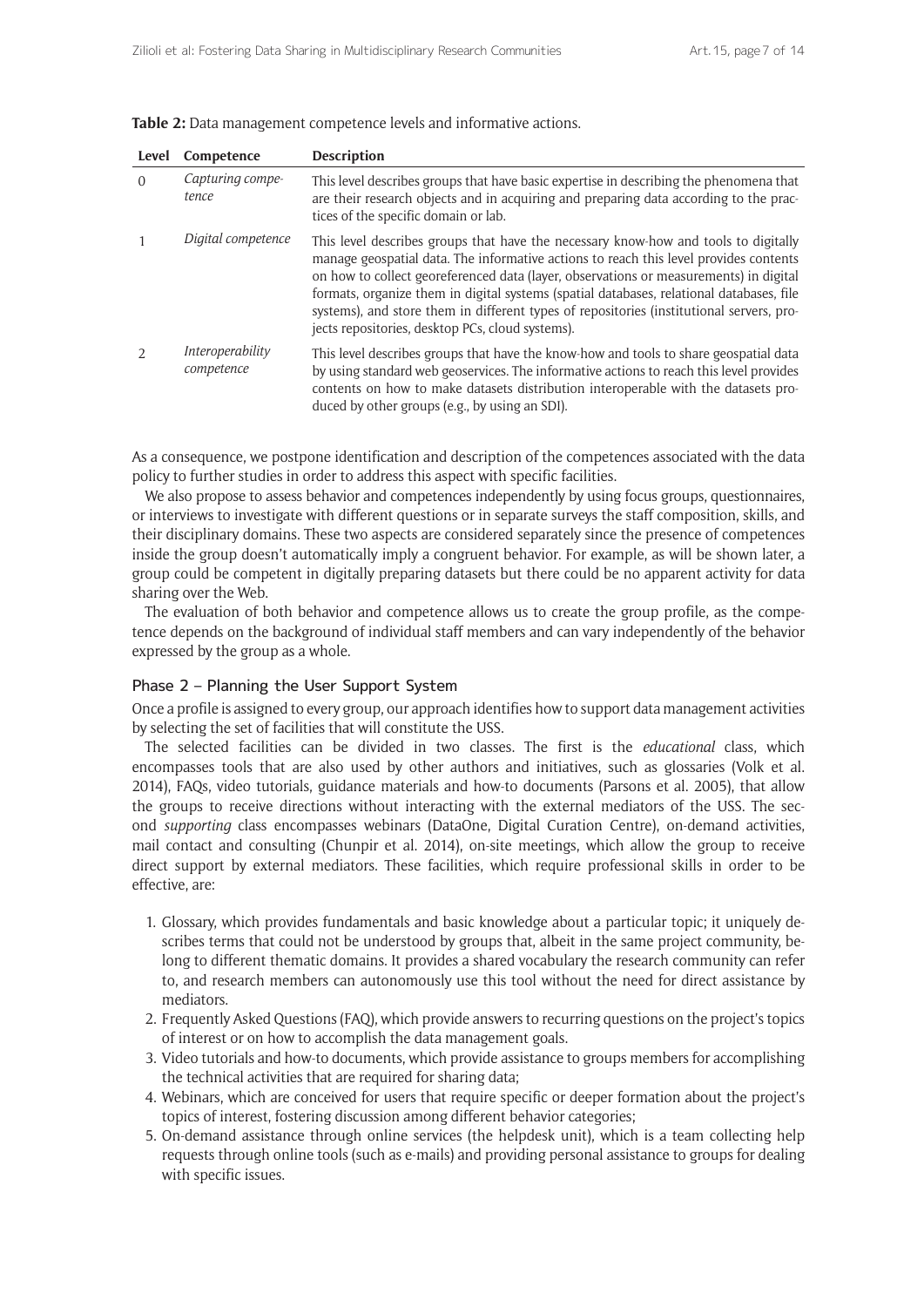6. On-demand assistance through meetings and training courses, which are training sessions for groups. They can be planned on demand once the researchers or the system administrators have made explicit their training needs.

In order to assign the suitable facilities to the different profiles in the community, we prepared a chart (**Table 3**, described below) listing those which better fit the needs of a particular profile. The chart contains three types of cells:

- 1. cells listing the facilities suitable for the specific profile.
- 2. cells marked with<sup>a</sup>: This marker is applied when the feature underlying a competence is present. Hence, the latter can be taken for granted and the facilities envisaged for this profile are either not necessary or can be chosen freely depending on the specific case. For example, if F2 is 1 (i.e., the group is active in *web-based data distribution*), then  $CL1 = 1$  and  $CL0 = 1$ , that is these two competences can be taken for granted since the group shares its data over the Web. However, it could also be the case that the group needs to master its competence and then there is the need for choosing facility contents that can specifically improve this activity.
- 3. cells marked with<sup>b</sup>: This marker is applied when a particular feature is absent in the profile under consideration. Hence, a priority for the competence to master has to be established and it is reported in the cell. For example, if F1 for the group is 0 (i.e., it isn't active in *spatial data production*), it is necessary to prioritize which competence the group has to gain according to the specific case (CL0 or CL1). It reasonable to suppose that factors which are confining it to a particular behavior are other than capacity gaps.

In Phase 2, we match every profile to the cells to identify which facilities the USS ensures for the appropriate technological enablement of the group. We focused on a selection of the facilities that are useful to achieve the technological maturity for every possible profile, but other tools such as short courses (e.g., [Data](https://datacarpentry.org/) [Carpentry](https://datacarpentry.org/)) can be considered in further implementation.

## **Application of the engagement approach and impact assessment**

This section describes application of the workflow to the RITMARE case study by describing (I) the USS planning and implementation following the workflow, (II) the expectations of the surveyed RITMARE groups with respect to the facilities proposed, and (III) the impact of the USS on the technological development of the RITMARE SDI.

## **Enacting the engagement approach in RITMARE**

We applied the workflow to (I) profile the groups of the RITMARE community according to Phase 1 and to (II) plan and implement the suitable facilities for the RITMARE community according to Phase 2.

## Phase 1 – Profiling the RITMARE groups

*The RITMARE behavior categories***.** We derived the three feature combinations for every group of the community through a series of questionnaires submitted to the [representatives of the RITMARE Research Work](http://sp7.irea.cnr.it/wp1/az1/questresults/interviste.php) [Packages and Research Actions](http://sp7.irea.cnr.it/wp1/az1/questresults/interviste.php).

We found that the community is characterized by all five categories for which we provide the following descriptions:

|            | <b>Behavior categories</b>                   |                                               |                                                                              |                                                         |                                                         |
|------------|----------------------------------------------|-----------------------------------------------|------------------------------------------------------------------------------|---------------------------------------------------------|---------------------------------------------------------|
|            | Committed $(1,1,1)$                          |                                               | Competent $(1,1,0)$ Web-ready $(1,0,0)$ Receptive $(0,1,0)$ Locked $(0,0,0)$ |                                                         |                                                         |
| Competence | 0 $F2 = 1 \rightarrow CL0 = 1^a$             |                                               | $F2 = 1 \rightarrow CL0 = 1^a$ $F1 = 1 \rightarrow CL0 = 1^a$ Glossary, FAQ  |                                                         | Glossary, FAQ                                           |
| levels     | 1 $F2 = 1 \rightarrow CL1 = 1^a$             | $F2 = 1 \rightarrow CL1 = 1^a$ Glossary, FAQ, | Webinar                                                                      | $F1 = 0 \rightarrow CL0$<br>has priority $\mathfrak{b}$ | $F1 = 0 \rightarrow CL0$<br>has priority $\mathfrak{b}$ |
|            | 2 On-demand (online),<br>On-demand, Webinars | On-demand<br>(online), Webinars               | $F2 = 0 \rightarrow CL1$ has<br>priority <sup>b</sup>                        | $F1 = 0 \rightarrow CL1$<br>has priority $\mathfrak{b}$ | $F1 = 0 \rightarrow CL1$<br>has priority $\mathfrak b$  |

**Table 3:** Facilities chart.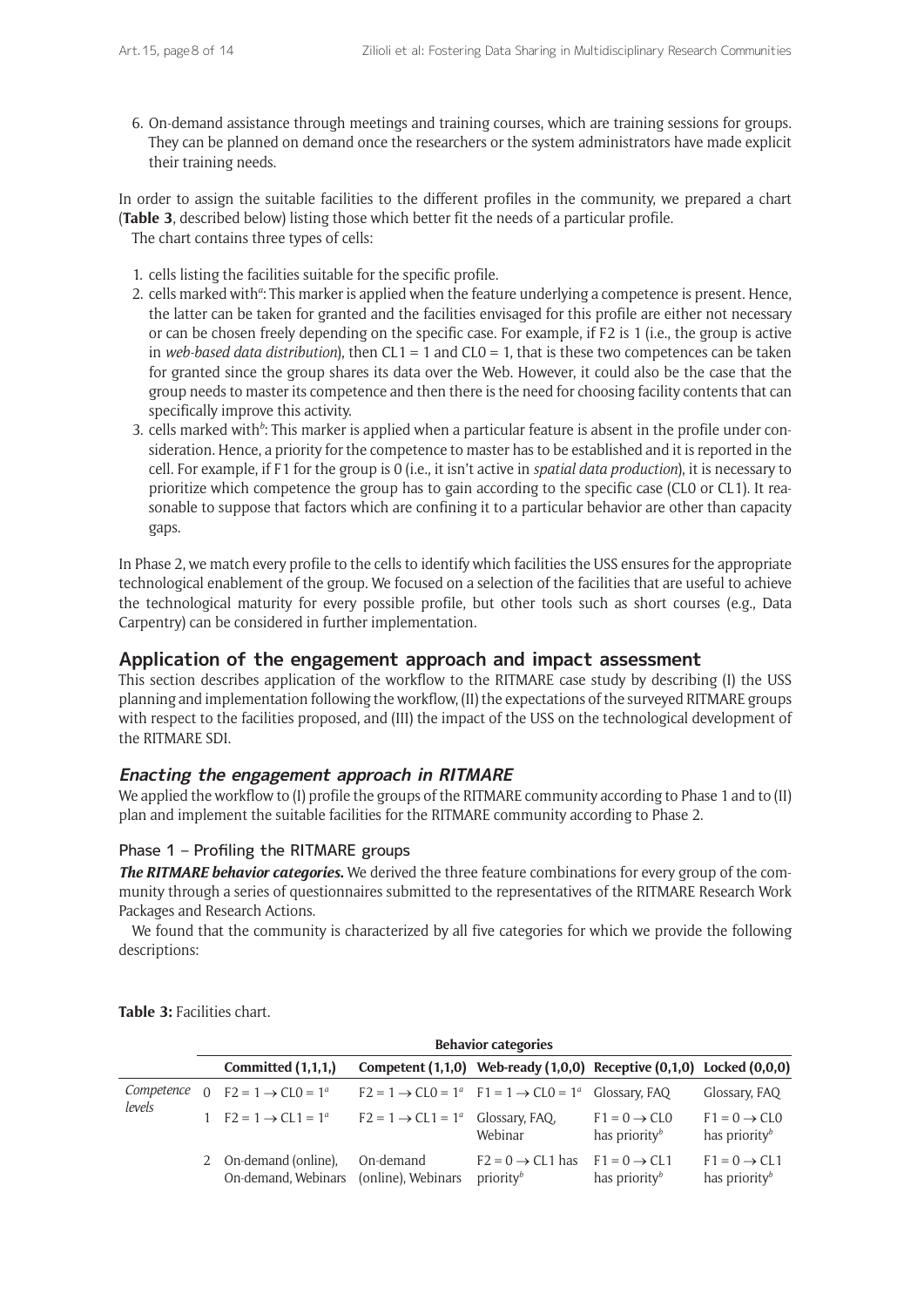- 1. *Committed*: In RITMARE, this category comprises groups which already distribute their resources through the RITMARE SDI (F3 = 1). They hold within their research team the skills and figures (such as system administrator, data managers or researchers with technological literacy) to process data through GIS and use web-GIS software to deliver data through the services supported by the SDI ([WMS,](https://www.opengeospatial.org/standards/wms) [WFS](https://www.opengeospatial.org/standards/wfs), [WCS,](https://www.opengeospatial.org/standards/wfs) [SOS](https://www.opengeospatial.org/standards/sos), [CSW](https://www.opengeospatial.org/standards/cat)). The groups which are distributing their resources in an interoperable way constitute active data nodes<sup>2</sup> in the RITMARE Data Portal (v0.0) (they are accessible in the directory on the right column at:<http://portale0-sp7.ismar.cnr.it/#/nodes/list>), a prototype of the project geoportal and single access point to the RITMARE SDI.
- 2. *Competent*: In RITMARE, this category comprises the groups that produce georeferenced data belonging to their disciplinary area such as physical oceanography, geology, or ecology, where standard webdistribution of geospatial data is already an adopted practice. These groups have previously experienced web distribution in previous projects ([LTER,](http://www.lter-europe.net/lter-europe/data) [SeaDataNet,](https://www.seadatanet.org/) [MyOcean,](http://marine.copernicus.eu/) [EMODnet\)](http://www.emodnet.eu/) and their data are already collected and structured according to community practices, supported by existing software tools or by those developed during RITMARE.
- 3. *Web-ready*: In RITMARE, this category comprises groups that record their data through spreadsheets or even paper notes. Their data need to be either digitized or managed with GIS or WebGIS software, also because they have long-term time series or historical collection related to the investigated area (Minelli et al. 2018).
- 4. *Receptive*: In RITMARE, this category comprises groups that rely on external data infrastructures ([such](https://www.ncbi.nlm.nih.gov/genbank/)  [as GenBank](https://www.ncbi.nlm.nih.gov/genbank/)) or those provided by research institutes (e.g. the [European Bioinformatic Institute](https://www.ebi.ac.uk/)), thus being predisposed to Web data sharing in RITMARE. These groups include researchers from molecular life sciences where data archiving in public repositories is formally established. They are compliant with data sharing practices proper of their community but they are less aware of spatial representation of data and standard services, even if some domains, such as metagenomics, are more prone to adopting the suggested practices (Parks et al. 2009).
- 5. *Locked*: This category comprises ecology teams that manually collect data through paper notes and without using geotagging or georeferencing devices (Michener et al. 2006);

*The RITMARE competence levels.* To complete groups profiles, we assessed the competence for every group featured in the community thanks to the contacts between them and the RITMARE Data Team. We observed that the groups belonging to the *committed* and *competent* behavior only needed to acquire or deepen their *interoperable competence* (for instance, by adopting a specific terminology in order to enable semantic interoperability). The groups representing the *receptive, locked,* and *web-ready* behaviors needed to fully achieve or complement the necessary *digital competence,* as they were not always aware of geospatial practices.

*The RITMARE profiles.* The profiles that have been identified are displayed in **Table 4**, where we show a plus sign "+" for combinations that were found in the research community (positive profiles) and a minus sign "–" when the particular combination is absent (negative profile). It represents a synthetic and qualitative summary of the RITMARE community based on the profiles of its groups. This summary allowed us to direct planning and implementation of the USS.

We report only the profiles obtained for the groups which interacted with the RITMARE Data Team, since for these groups it was possible to assess the competence.

## Phase 2 – Planning and implementing the RITMARE USS

We identified the facilities the USS has to set up to engage the distinct groups in data sharing by matching the profiles against the facilities chart and selecting the cells corresponding to positive profiles (**Table 5**). In RITMARE, we decided to implement all the facilities suggested by the chart as the project had the necessary resources. In case the profiles overlapped with cells marked as *<sup>a</sup>or*<sup>b</sup>, we decided to provide only on-demand assistance to meet the needs of the related groups.

We decided to provide both the educational and the supporting facilities. The educational ones allowed us to address both key issues of the research context.

Table 6 outlines the facilities provided. Column "items" contains either the number of items in a given facility (e.g., the glossary) or the number of requests issued to the RITMARE Data Team for a specific need. We

<sup>&</sup>lt;sup>2</sup> A data node is a logic unit in the SDI. In RITMARE, it corresponds to the standard web services that are needed to distribute data through the RITMARE geoportal. It also corresponds to the group which creates the services and give access to their own data through standard geoservices.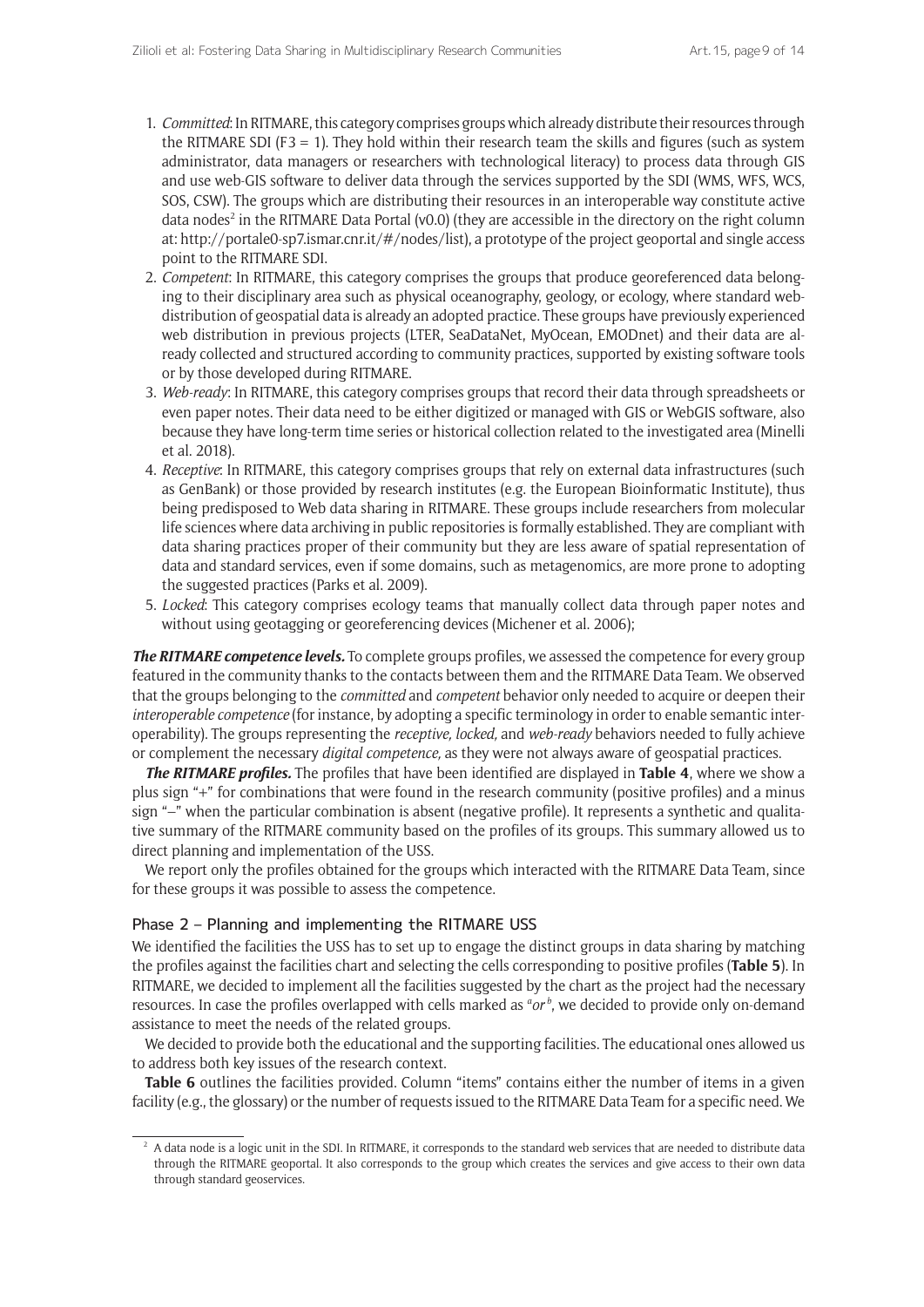#### **Table 4:** The RITMARE group profiles.

|              | <b>Behavior categories</b>                                                                         |  |  |  |           |  |
|--------------|----------------------------------------------------------------------------------------------------|--|--|--|-----------|--|
|              | Committed $(1,1,1)$ , Competent $(1,1,0)$ Web-ready $(1,0,0)$ Receptive $(0,1,0)$ Locked $(0,0,0)$ |  |  |  |           |  |
| Competence 0 |                                                                                                    |  |  |  |           |  |
| levels       |                                                                                                    |  |  |  | $\perp^b$ |  |
|              |                                                                                                    |  |  |  |           |  |

**Table 5:** RITMARE facilities.

|            | <b>Behavior categories</b>                         |                                                                                         |                           |               |               |
|------------|----------------------------------------------------|-----------------------------------------------------------------------------------------|---------------------------|---------------|---------------|
|            |                                                    | Committed (1,1,1,) Competent (1,1,0) Web-ready (1,0,0) Receptive (0,1,0) Locked (0,0,0) |                           |               |               |
| Competence | NO.                                                | NO.                                                                                     | NO.                       | Glossary, FAQ | Glossary, FAQ |
| levels     | To master                                          | To master                                                                               | Glossary, FAQ,<br>Webinar | NO.           | NO.           |
|            | On-demand (online),<br>On-demand (F2F).<br>Webinar | On-demand<br>(online)                                                                   | NO.                       | <sub>NO</sub> | NO.           |

set up a helpdesk unit made up of two persons dedicated to provide on-demand assistance through e-mails and messaging software. They assisted the groups in the creation and management of new RITMARE data nodes, in the enablement of external data nodes, and in the transfer of two preexisting RITMARE data nodes.

## **USS impact in the RITMARE community**

We surveyed how the educational and supporting facilities proposed by the USS met the groups' needs. We submitted 24 questions through an online form and elaborated the anonymous responses using infographics.<sup>3</sup> The implemented facilities were considered strongly formative (60%) for accomplishing the data management tasks and useful (30%) for overcoming the more general obstacles related to data management. In particular, almost all respondents (90%) considered facilities such as the Glossary, the FAQ, and the ondemand support very useful for the purpose of facilitating data management and sharing. The researchers considered the Glossary and the FAQ very helpful to improve their competences, while the other facilities were deemed as useful by researchers and system administrators indifferently.

The respondents cover primarily the *committed*, *competent*, and *web-ready* categories but, considering also the groups publishing their datasets in third-party infrastructures, 80% of the respondents are compliant with the [FAIR principles.](https://www.force11.org/group/fairgroup/fairprinciples) It is interesting to note that, albeit 60% of the respondents are strongly devoted to data collection and analysis, only 30% of them are committed to data stewardship, as the others consider it as an optional activity. However, whatever their commitment to data stewardship, 60% of the respondents think it deserves more support through the USS.

As for the more general comments by the interviewed users, together with rewarding mechanisms, the lack of guidelines in data management is considered as a limiting factor to data sharing (see also Kervin et al. 2014; Arzberger et al. 2003) by the 30% of groups and it is considered as crucial for 70% of them. Also, receiving indications on how to handle data is considered by groups as a motivational factor and more allround data management education is strongly indicated (60%) as a driving force.

## **USS impact assessment on the RITMARE SDI**

We verified how the USS activities influenced the RITMARE SDI in terms of new data nodes and number of resources distributed through them. Before the establishment of the USS, the SDI included 12 data nodes; one year after enacting the USS, three new groups set up their data nodes and the enablement of three existing data nodes was completed. The three new data nodes distributed 1562 new resources through interoperable standard services by raising to 18200 the resources available in the SDI. The data categories which were more enriched are oceanography, geology, geophysics, ecosystems, fisheries, and aquaculture, thus providing a multidisciplinary platform to a wide range of users.

<sup>3</sup> Martina Zilioli, Alessandro Oggioni, Simone Lanucara, & Paola Carrara. (2018, December 30). USS impact in the RITMARE community: survey results and questionnaire. Zenodo.<http://doi.org/10.5281/zenodo.2529049>.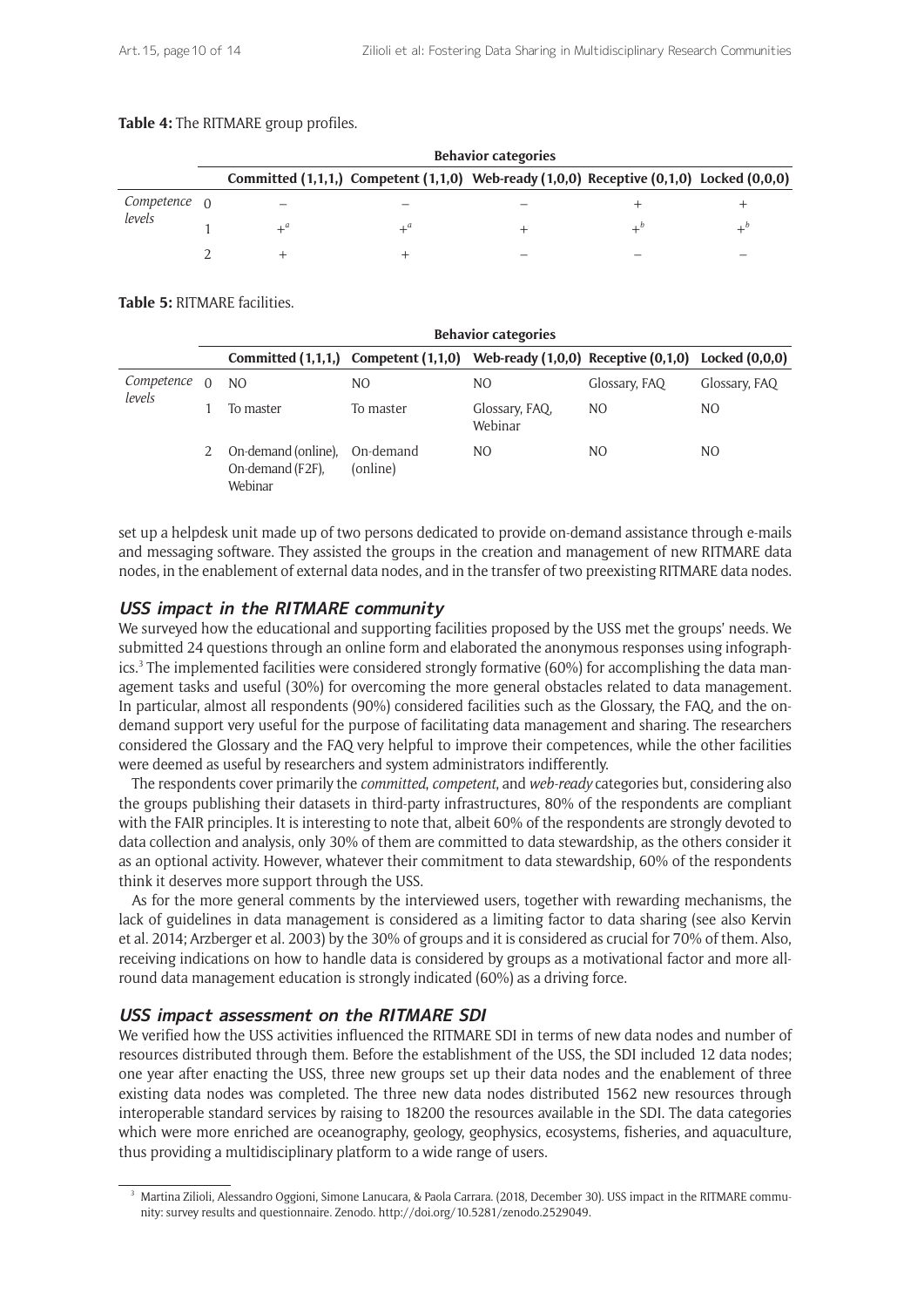| <b>Class</b> | <b>Name</b>          | <b>Facilities</b><br><b>Contents</b>                                                                                   | <b>Items</b>  | Container                | <b>Identifier</b>                          |
|--------------|----------------------|------------------------------------------------------------------------------------------------------------------------|---------------|--------------------------|--------------------------------------------|
|              |                      |                                                                                                                        |               |                          |                                            |
| Educational  | Glossary             | Definition of a common terminology<br>(e.g. describing file formats, access pro-<br>tocols, and mandatory regulations) | 45            | Wiki                     | http://sp7.irea.cnr.it/wiki/<br>index.php/ |
| Educational  | <b>FAO</b>           | The RITMARE Data Portal, Data Nodes<br>(DNs), RITMARE Data Policy                                                      | 24            | Wiki                     | http://sp7.irea.cnr.it/wiki/<br>index.php/ |
| Educational  | Webinar              | Policy and Technological Components<br>of the RITMARE SDI, How to create<br>autonomous RITMARE DNs                     | $\mathcal{L}$ | Wiki                     | http://sp7.irea.cnr.it/wiki/<br>index.php/ |
| Educational  | Videotu-<br>torials, | How to create autonomous RITMARE<br><b>DNs</b>                                                                         |               | <b>GET-IT</b><br>website | http://www.get-it.it/                      |
| Supporting   | Service              | Installing and mantaining new RIT-<br><b>MARE DNs</b>                                                                  | 4             | Help desk                | help.skritmare@irea.cnr.it                 |
| Supporting   | Service              | External DNs Enablement                                                                                                | 2             | Help desk                | help.skritmare@irea.cnr.it                 |
| Supporting   | Service              | Data Transfer to RITMARE DNs                                                                                           |               | Help desk                | help.skritmare@irea.cnr.it                 |
| Supporting   | Service              | Data Connection to a RITMARE DNs                                                                                       |               | Help desk                | help.skritmare@irea.cnr.it                 |

**Facilities**

#### **Table 6:** Facilities in the RITMARE USS.

# **Concluding remarks**

This paper describes an approach to engage multidisciplinary research groups in data sharing by implementing a workflow-based USS. Its application to the RITMARE case study suggests that it represents an essential component of any engagement activity, also addressing organizational and coordination obstacles encountered in other community (Nedovic-Budic and Pinto, 2001, Hartter et al. 2013). The workflow constitutes a roadmap to deal with the social component of SDIs, which is often disregarded in favor of the technological, political, and economical ones (Feeney et al. 2001; Rajabifard and Williamson, 2002). However, the social aspects of data sharing have not been fully explained (Omran et al. 2007) as the study of organizational behavior in spatial data sharing across different cultural backgrounds is still an emerging issue (Yu, J.X. 2010). The lack of a clear categorization of roles in the groups makes it difficult to execute the user profiling that is essential to every engagement and communication strategy.

We included as targets of the USS activities not only researchers but also data managers to facilitate their interaction. We demonstrated that a USS can more effectively help shifting groups from the involvement to the engagement state if they are modeled with a fine-grained description. This is particularly important to streamline communication among heterogeneous cultural groups and to pinpoint the suitable enablers to fit the diverse needs.

The workflow we proposed profiles the groups in an unprecedented way by modeling them separately addressing two distinct aspects of data management: *behavior* takes into account the practices enacted by a group, while *competence* expresses the skill sets and backgrounds shared among its members.

To demonstrate impact of the USS on the RITMARE SDI, we applied the workflow to its multidisciplinary community and verified that it helped enriching the project's SDI with more data nodes. Specifically, we observed that the RITMARE groups featured all five behaviors, spanning from groups that were actively involved in the project's infrastructure and groups that were reluctant to share data. For each of these, on the basis of surveys, we applied the workflow and implemented the appropriate USS facilities. Thanks to this approach, we engaged new groups in managing their data according to the project practices. In particular, we obtained a gain of 20% in the number of data nodes in the SDI and of 8% in the number of datasets made available by the RITMARE Data Portal. The profiles that were more effectively engaged were the *committed*-competence 2, the *competent-*competence 1, 2, and the *web-ready*-competence 1. While engagement of the first two profiles was expected, the positive feedback of the latter suggested us to improve the USS with services to check file structures and the related metadata, to flag missing information, and to make file formats apt to GIS/Web-GIS distribution.

In general, we obtained a positive evaluation on the facilities by the whole RITMARE community and the survey based on questionnaire helped us identify whether its expectations were met and which obstacles were addressed. Particularly, these are the lack of (I) an organizational pipeline to distribute data, (II) full-time professionals and education to manage data, and (III) competence in applying licenses to data. While the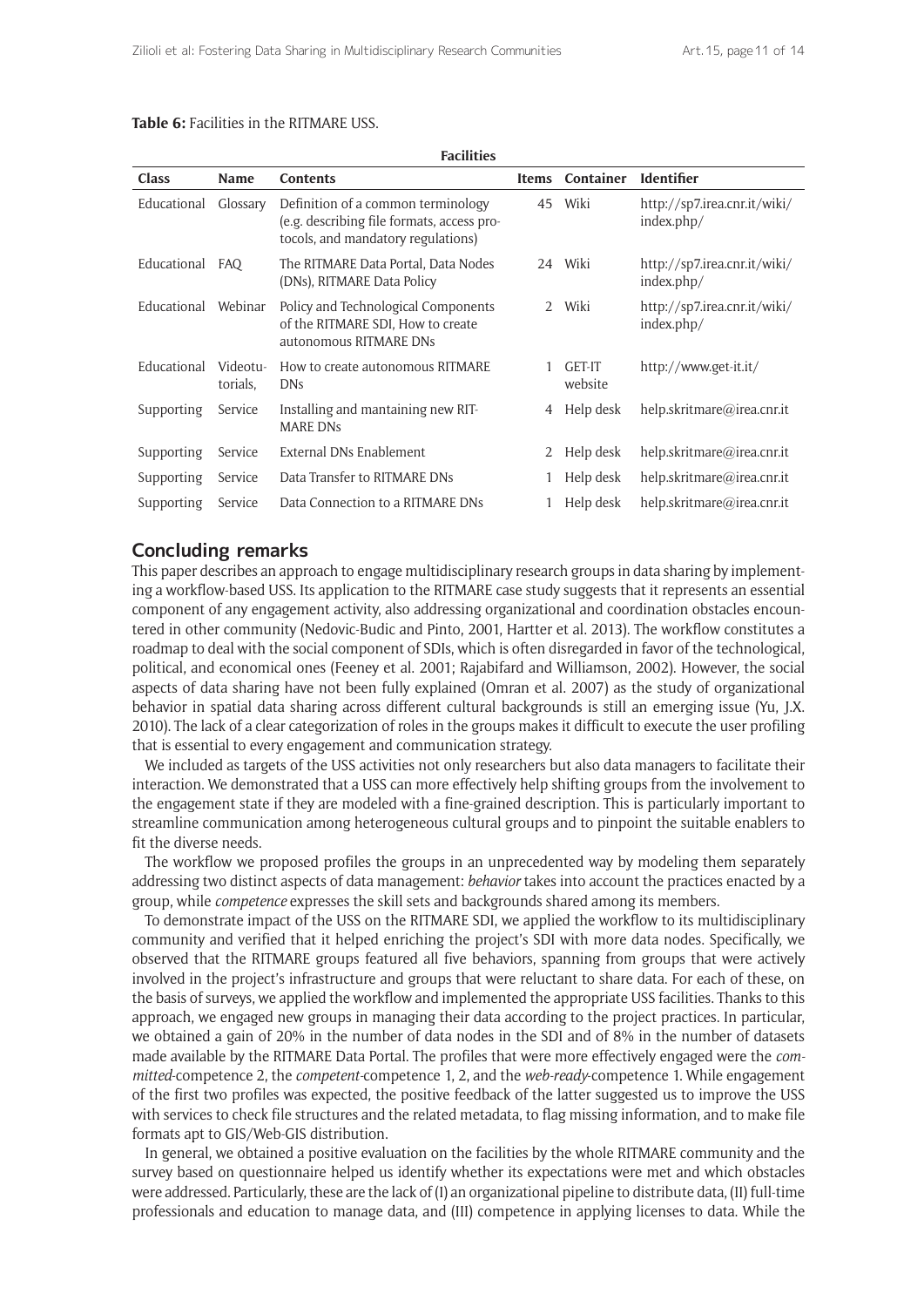community recognized the helpfulness of the USS in group education, facilities for improving competence in data protection (comprising unrewarded or irregular reuse) are requested. Even if we did not address this topic in this paper, we consider it crucial to effective enablement of the groups.

Although we have used indirect indicators to assess the uptake of the facilities (such as the questionnaire results and the SDI population), we intend to quantify it more precisely with access counters to the educational platform or by ranking systems. We consider it helpful to address researches focusing on infrastructure performance indicators (Fledderus, 2017) to relate our services to data infrastructure sustainability.

Finally, we believe that tests of the workflow in other case studies are needed. We argue that our workflow-based methodology constitutes the first example of structured composition of a USS. We look forward to further case studies to be addressed with the same methodology to add accuracy and rigor to our proposal.

## **Acknowledgements**

The activities described in this paper have been funded by the Italian Flagship Project RITMARE. The research receives funding from Ocean Data Interoperability Platform (ODIP) project 194958.

#### **Competing Interests**

The authors have no competing interests to declare.

#### **References**

- **Arzberger, P, Schroeder, P, Beaulieu, A, Bowker, G, Casey, K, Laaksonen, L, David Moorman, D, Uhlir, P** and **Wouters, P.** 2003. An International Framework to Promote Access to Data. *Science*, 303 (5665): 1777–1778. DOI:<https://doi.org/10.1126/science.1095958>
- **Basoni, A, Menegon, S** and **Sarretta, A.** 2015. Sailing towards Open Marine Data: the RITMARE Data Policy. Available at: [https://ercim-news.ercim.eu/en100/special/sailing-towards-open-marine-data-the](https://ercim-news.ercim.eu/en100/special/sailing-towards-open-marine-data-the-ritmare-data-policy)[ritmare-data-policy](https://ercim-news.ercim.eu/en100/special/sailing-towards-open-marine-data-the-ritmare-data-policy). ERCIM News.
- **Birney, E.** 2012. Lessons from big data project. *Nature*, 489: 49–51. DOI: [https://doi.org/10.1038/48](https://doi.org/10.1038/489049a ) [9049a](https://doi.org/10.1038/489049a )
- **Borgman, CL.** 2015. If the Data Sharing is the Answer, what is the Question? Available at: [https://ercim](https://ercim-news.ercim.eu/en100/special/if-data-sharing-is-the-answer-what-is-the-question)[news.ercim.eu/en100/special/if-data-sharing-is-the-answer-what-is-the-question.](https://ercim-news.ercim.eu/en100/special/if-data-sharing-is-the-answer-what-is-the-question) ERCIM News.
- **Chunpir, HI, Badewi, AA** and **Ludwig, T.** 2014. User Support System in the Complex Environment. In: Design, User Experience, and Usability. User Experience Design Practice. DUXU 2014. *Lecture Notes in Computer Science*, 8520. Cham: Springer. DOI: [https://doi.org/10.1007/978-3-319-07638-6\\_38](https://doi.org/10.1007/978-3-319-07638-6_38)
- **Dallmeier-Tiessen, S, Darby, R, Gitmans, K, Lambert, S, Matthews, B, Mele, S, Suhonen, I** and **Wilson, M.** 2014. Enabling Sharing and Reuse of Scientific Data. *New Review of Information Networking*, 19(1): 16–43. DOI: <https://doi.org/10.1080/13614576.2014.883936>
- **Feeney, M, Rajabifard, A** and **Williamson, I.** 2001. Spatial Data Infrastructure Frameworks to Support Decision-Making for Sustainable Development. In: *Proceedings of the 5th Global Spatial Data Infrastructures*, Cartagena, 1–15.
- **Fledderus, E** and **von Voigt Wiebelitz Lawenda, G.** 2017. Evaluation of e-Infrastructures and the development of related Key Performance Indicators. Available at: [https://www.rd-alliance.org/sites/default/](https://www.rd-alliance.org/sites/default/files/attachment/Evaluation%20of%20e-Infrastructures%20and%20the%20development%20of%20related%20Key%20Performance%20Indicators%20%281%29.pdf) [files/attachment/Evaluation%20of%20e-Infrastructures%20and%20the%20development%20of%20](https://www.rd-alliance.org/sites/default/files/attachment/Evaluation%20of%20e-Infrastructures%20and%20the%20development%20of%20related%20Key%20Performance%20Indicators%20%281%29.pdf) [related%20Key%20Performance%20Indicators%20%281%29.pdf.](https://www.rd-alliance.org/sites/default/files/attachment/Evaluation%20of%20e-Infrastructures%20and%20the%20development%20of%20related%20Key%20Performance%20Indicators%20%281%29.pdf)
- **Fugazza, C, Menegon, S, Pepe, M, Oggioni, A** and **Carrara, P.** 2014. The RITMARE Starter Kit–Bottom-up Capacity Building for Geospatial Data Providers. In: *Proceedings of 9th International Conference on Software Paradigm Trends (ICSOFT-PT)*, Vienna, 169–176. DOI: [https://doi.](https://doi.org/10.5220/0004999801690176) [org/10.5220/0004999801690176](https://doi.org/10.5220/0004999801690176)
- **Haendel, MA, Vasilevsky, NA** and **Wirz, JA.** 2012. Dealing with Data: A Case Study on Information and Data Management Literacy. *PLoS Biol*, 10(5). DOI: <https://doi.org/10.1371/journal.pbio.1001339>
- **Karasti, H, Baker, KS** and **Halkola, E.** 2006. Enriching the Notion of Data Curation in E-Science: Data Managing and Information Infrastructuring in the Long Term Ecological Research (LTER) Network. *Computer Supported Cooperative Work*, 15: 321. DOI:<https://doi.org/10.1007/s10606-006-9023-2>
- **Kervin, KE, Cook, RB** and **Michener, WK.** 2014. The Backstage Work of Data Sharing. In: *Proceedings of the 18th International Conference on Supporting Group Work (GROUP)*. Sanibel Island, FL, New York. DOI: <https://doi.org/10.1145/2660398.2660406>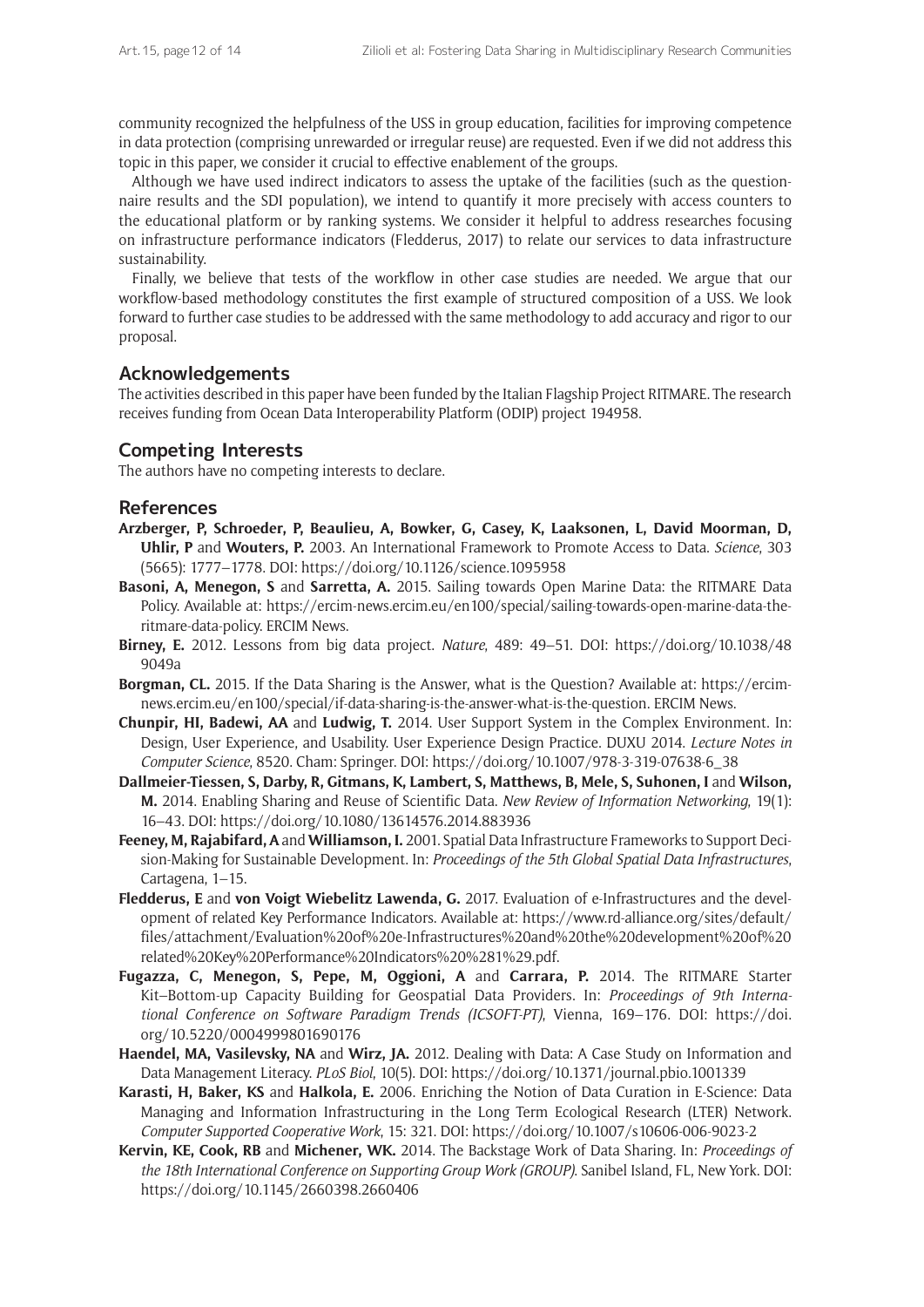- **Kervin, KE, Michener, WK** and **Cook, RB.** 2013. Common Errors in Ecological Data Sharing. *Journal of eScience Librarianship*, 2(2): e1024. DOI:<https://doi.org/10.7191/jeslib.2013.1024>
- **Kim, Y.** 2017. Fostering scientists' data sharing behaviours via data repositories, journal supplements, and personal communication methods. *Information Processing & Management*, 30(4): 871–885. DOI: [https://](https://doi.org/10.1016/j.ipm.2017.03.003) [doi.org/10.1016/j.ipm.2017.03.003](https://doi.org/10.1016/j.ipm.2017.03.003)
- **Lanucara, S, Praticò, S** and **Modica, G.** 2019. Harmonization and Interoperable Sharing of Multi-temporal Geospatial Data of Rural Landscapes. In: Calabrò, F, Della Spina, L and Bevilacqua, C (eds.), New Metropolitan Perspectives. ISHT 2018. Smart Innovation. *Systems and Technologies*, 100. Cham: Springer. DOI: [https://doi.org/10.1007/978-3-319-92099-3\\_7](https://doi.org/10.1007/978-3-319-92099-3_7)
- **Lee, CP.** 2006. The Human Infrastructure of Cyberinfrastructure. In: *Proceedings of ACM Conference on CSCW*, 483–492. New York. DOI:<https://doi.org/10.1145/1180875.1180950>
- **Lee, DJ** and **Stvilia, B.** 2017. Practices of research data curation in institutional repositories: A qualitative view from repository staff. *PLOS ONE*, 12(3). DOI:<https://doi.org/10.1371/journal.pone.0173987>
- **Michener, WK.** 2006. Meta-information concepts for ecological data management. *Ecological Informatics*, 1: 1. DOI: <https://doi.org/10.1016/j.ecoinf.2005.08.004>
- **Minelli, A, Oggioni, A, Pugnetti, A, Sarretta, A, Bastianini, M, Bergami, C, Bernardi, AF, Camatti, E, Scovacricchi, T** and **Socal, G.** 2018. The project EcoNAOS: vision and practice towards an open approach in the Northern Adriatic Sea ecological observatory. *Research Ideas and Outcomes*, 4: e24224. DOI: <https://doi.org/10.3897/rio.4.e24224>
- **Nedovic-Budic, Z** and **Pinto, JK.** 2001. Organizational (soft) GIS interoperability: lessons from the U.S. *International Journal of Applied Earth Observation and Geoinformation*, 3(3): 290–298. DOI: [https://doi.](https://doi.org/10.1016/S0303-2434(01)85035-2) [org/10.1016/S0303-2434\(01\)85035-2](https://doi.org/10.1016/S0303-2434(01)85035-2)
- **Omran, EE.** 2007. Spatial Data Sharing: A Cross-Cultural Conceptual Model. Research and Theory in Advancing Spatial Data Infrastructure Concepts. Redlands, CA: ESRI Press. Available at: [https://www.](https://www.semanticscholar.org/paper/Spatial-Data-Sharing-%3A-A-Cross-Cultural-Conceptual-Omran/433067af85b091669f955f0951b04edde0b63ba3) [semanticscholar.org/paper/Spatial-Data-Sharing-%3A-A-Cross-Cultural-Conceptual-Omran/433067af8](https://www.semanticscholar.org/paper/Spatial-Data-Sharing-%3A-A-Cross-Cultural-Conceptual-Omran/433067af85b091669f955f0951b04edde0b63ba3) [5b091669f955f0951b04edde0b63ba3.](https://www.semanticscholar.org/paper/Spatial-Data-Sharing-%3A-A-Cross-Cultural-Conceptual-Omran/433067af85b091669f955f0951b04edde0b63ba3)
- Parks, DH, Porter, M, Churcher, S, Wang, S, Blouin, C, Whalley, J, Brooks, S and Beiko, RG. 2009. GenGIS: A geospatial information system for genomic data. *Genome Research*, 19: 1896–1904. DOI <https://doi.org/10.1101/gr.095612.109>
- **Parsons, MA, Brodzik, MJ** and **Rutter, NJ.** 2004. Data management for the Cold Land Processes Experiment: improving hydrological science. *Hydrological Processes*, 18: 3637–3653. DOI: [https://doi.org/10.1002/](https://doi.org/10.1002/hyp.5801) [hyp.5801](https://doi.org/10.1002/hyp.5801)
- **Parsons, MA** and **Duerr, R.** 2005. Designating user communities for scientific data: challenges and solutions. *Data Science Journal*, 4. DOI:<https://doi.org/10.2481/dsj.4.31>
- **Parsons, MA, Godøy, Ø, LeDrew, E, de Bruin, FT, Danis, B, Tomlinson, S** and **Carlson, D.** 2011. A conceptual framework for managing very diverse data for complex, interdisciplinary science. *Journal of Information Science*, 37(6): 555–569. DOI:<https://doi.org/10.1177/0165551511412705>
- **Rajabifard, A** and **Williamson, IP.** 2002. Spatial Data Infrastructures: An Initiative to Facilitate Data Sharing, Global Environmental DBs–Present Situation and Future Directions 2. Hong Kong.
- **Savage, CJ** and **Vickers, AJ.** 2009. Empirical Study of Data Sharing by Authors Publishing in PLoS Journals. *PLoS ONE*, 4(9). DOI: <https://doi.org/10.1371/journal.pone.0007078>
- **Sayogo, DS** and **Pardo, TA.** 2013. Exploring the determinants of scientific data sharing: Understanding the motivation to publish research data. *Government Information Quarterly*, 30: 19–31. DOI: [https://doi.](https://doi.org/10.1016/j.giq.2012.06.011) [org/10.1016/j.giq.2012.06.011](https://doi.org/10.1016/j.giq.2012.06.011)
- **Star, SL** and **Ruhleder, K.** 1996. Steps Toward an Ecology of Infrastructure: Design and Access for Large Information Spaces. *Information Systems Research*, 7(1): 111–134. DOI: [https://doi.org/10.1287/](https://doi.org/10.1287/isre.7.1.111) [isre.7.1.111](https://doi.org/10.1287/isre.7.1.111)
- **Tenopir, C, Dalton, ED, Allard, S, Frame, M, Pjesivac, I, Birch, B, Pollok, D** and **Dorsett, K.** 2015. Changes in Data Sharing and Data Reuse Practices and Perceptions among Scientists Worldwide. *PLoS ONE*, 10(8). DOI: <https://doi.org/10.1371/journal.pone.0134826>
- **Volk, CJ, Lucero, Y** and **Barnas, K.** 2014. Why is Data Sharing in Collaborative Natural Resource Efforts so Hard and What can We Do to Improve it? *Environmental Management*, 53: 883. DOI: [https://doi.](https://doi.org/10.1007/s00267-014-0258-2) [org/10.1007/s00267-014-0258-2](https://doi.org/10.1007/s00267-014-0258-2)
- **Yu, JX, Chen, N, He, J, Cao, Y, Ma, L** and **Yang, H.** 2010. Research on geographic information sharing in different cultural backgrounds. In: *Research and Theory in Advancing Spatial Data Infrastructure Concepts*, Redlands, CA, 2007: ESRI Press. DOI:<https://doi.org/10.1109/GEOINFORMATICS.2010.5567613>